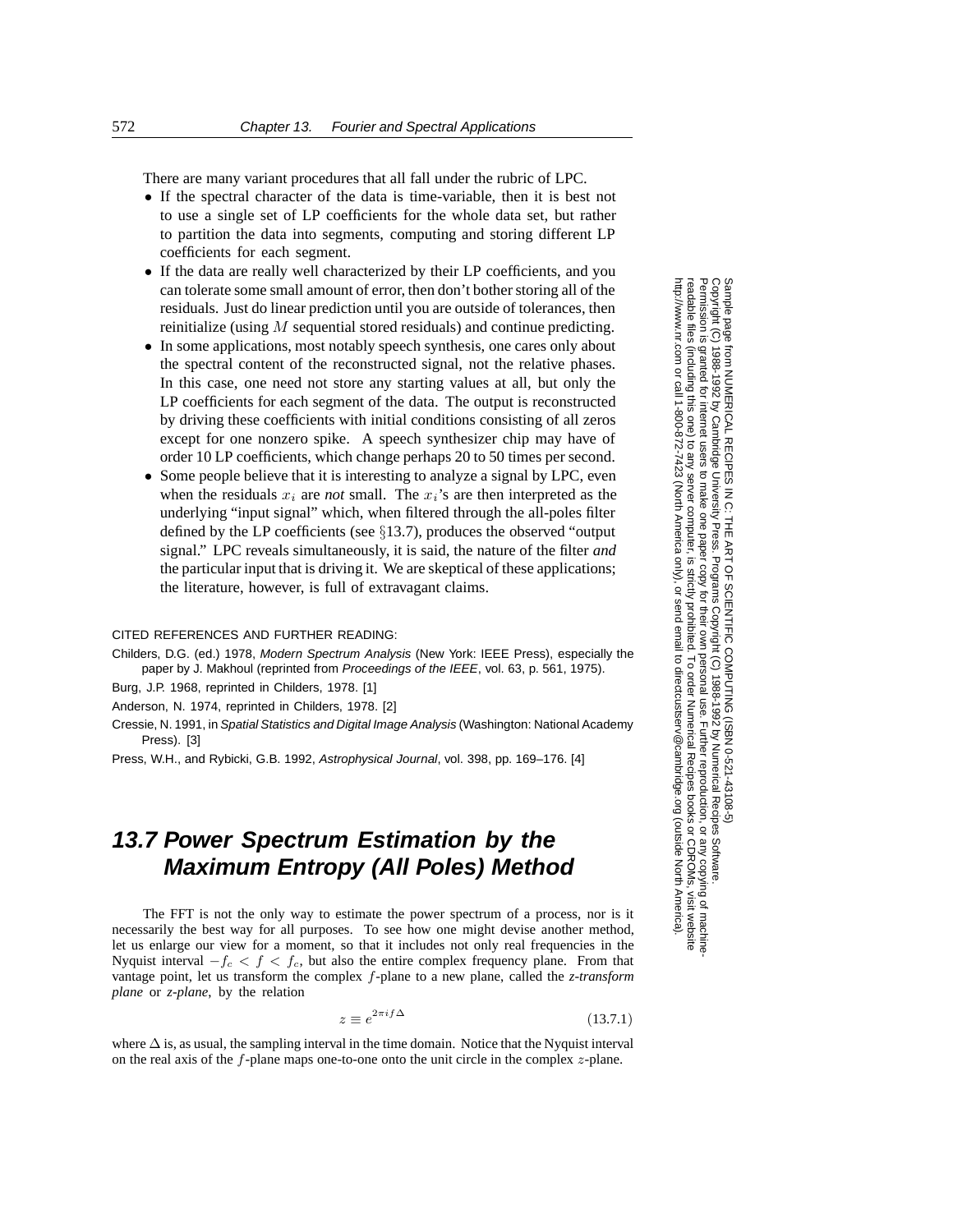If we now compare  $(13.7.1)$  to equations  $(13.4.4)$  and  $(13.4.6)$ , we see that the FFT power spectrum estimate (13.4.5) for any real sampled function  $c_k \equiv c(t_k)$  can be written, except for normalization convention, as

$$
P(f) = \left| \sum_{k=-N/2}^{N/2-1} c_k z^k \right|^2 \tag{13.7.2}
$$

Of course,  $(13.7.2)$  is not the *true* power spectrum of the underlying function  $c(t)$ , but only an estimate. We can see in two related ways why the estimate is not likely to be exact. First, in the time domain, the estimate is based on only a finite range of the function  $c(t)$  which may, for all we know, have continued from  $t = -\infty$  to  $\infty$ . Second, in the z-plane of equation (13.7.2), the finite Laurent series offers, in general, only an approximation to a general analytic function of z. In fact, a formal expression for representing "true" power spectra (up to normalization) is

$$
P(f) = \left| \sum_{k=-\infty}^{\infty} c_k z^k \right|^2 \tag{13.7.3}
$$

This is an infinite Laurent series which depends on an infinite number of values  $c_k$ . Equation (13.7.2) is just one kind of analytic approximation to the analytic function of  $z$  represented by (13.7.3); the kind, in fact, that is implicit in the use of FFTs to estimate power spectra by periodogram methods. It goes under several names, including *direct method, all-zero model,* and *moving average (MA) model*. The term "all-zero" in particular refers to the fact that the model spectrum can have zeros in the z-plane, but not poles.

If we look at the problem of approximating (13.7.3) more generally it seems clear that we could do a better job with a rational function, one with a series of type (13.7.2) in both the numerator and the denominator. Less obviously, it turns out that there are some advantages in an approximation whose free parameters all lie in the *denominator*, namely,

$$
P(f) \approx \frac{1}{\left|\sum_{k=-M/2}^{M/2} b_k z^k\right|^2} = \frac{a_0}{\left|1 + \sum_{k=1}^M a_k z^k\right|^2}
$$
(13.7.4)

Here the second equality brings in a new set of coefficients  $a_k$ 's, which can be determined from the  $b_k$ 's using the fact that z lies on the unit circle. The  $b_k$ 's can be thought of as being determined by the condition that power series expansion of (13.7.4) agree with the first  $M + 1$  terms of (13.7.3). In practice, as we shall see, one determines the  $b_k$ 's or  $a_k$ 's by another method.

The differences between the approximations (13.7.2) and (13.7.4) are not just cosmetic. They are approximations with very different character. Most notable is the fact that (13.7.4) can have *poles*, corresponding to infinite power spectral density, on the unit z-circle, i.e., at real frequencies in the Nyquist interval. Such poles can provide an accurate representation for underlying power spectra that have sharp, discrete "lines" or delta-functions. By contrast, (13.7.2) can have only zeros, not poles, at real frequencies in the Nyquist interval, and must thus attempt to fit sharp spectral features with, essentially, a polynomial. The approximation (13.7.4) goes under several names: *all-poles model, maximum entropy method (MEM), autoregressive model (AR)*. We need only find out how to compute the coefficients  $a_0$  and the  $a_k$ 's from a data set, so that we can actually use (13.7.4) to obtain spectral estimates.

A pleasant surprise is that we already know how! Look at equation (13.6.11) for linear prediction. Compare it with linear filter equations (13.5.1) and (13.5.2), and you will see that, viewed as a filter that takes input  $x$ 's into output  $y$ 's, linear prediction has a filter function

$$
\mathcal{H}(f) = \frac{1}{1 - \sum_{j=1}^{N} d_j z^{-j}}\tag{13.7.5}
$$

Thus, the power spectrum of the  $y$ 's should be equal to the power spectrum of the  $x$ 's multiplied by  $|\mathcal{H}(\hat{f})|^2$ . Now let us think about what the spectrum of the input x's is, when

Permission is granted for internet users to make one paper copy for their own personal use. Further reproduction, or any copyin Copyright (C) 1988-1992 by Cambridge University Press.Programs Copyright (C) 1988-1992 by Numerical Recipes Software. g of machinereadable files (including this one) to any servercomputer, is strictly prohibited. To order Numerical Recipes booksor CDROMs, visit website http://www.nr.com or call 1-800-872-7423 (North America only),or send email to directcustserv@cambridge.org (outside North America).

Sample page from NUMERICAL RECIPES IN C: THE ART OF SCIENTIFIC COMPUTING (ISBN 0-521-43108-5)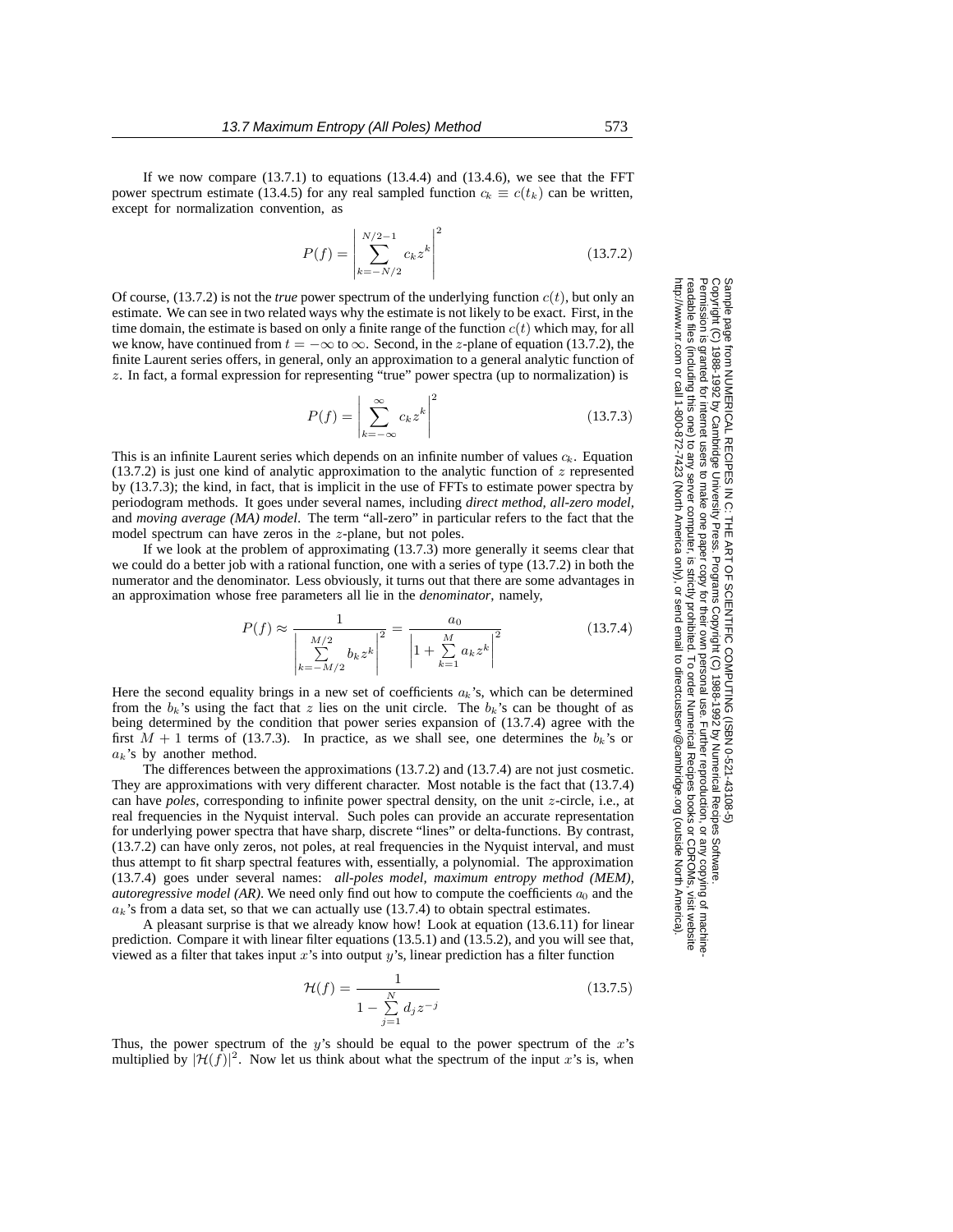they are residual discrepancies from linear prediction. Although we will not prove it formally, it is intuitively believable that the  $x$ 's are independently random and therefore have a flat (white noise) spectrum. (Roughly speaking, any residual correlations left in the x's would have allowed a more accurate linear prediction, and would have been removed.) The overall normalization of this flat spectrum is just the mean square amplitude of the  $x$ 's. But this is exactly the quantity computed in equation (13.6.13) and returned by the routine memcof as xms. Thus, the coefficients  $a_0$  and  $a_k$  in equation (13.7.4) are related to the LP coefficients returned by memcof simply by

$$
a_0 =
$$
xms  $a_k = -d(k)$ ,  $k = 1,..., M$  (13.7.6)

There is also another way to describe the relation between the  $a_k$ 's and the autocorrelation components  $\phi_k$ . The Wiener-Khinchin theorem (12.0.12) says that the Fourier transform of the autocorrelation is equal to the power spectrum. In  $z$ -transform language, this Fourier transform is just a Laurent series in  $z$ . The equation that is to be satisfied by the coefficients in equation (13.7.4) is thus

$$
\frac{a_0}{\left|1 + \sum_{k=1}^{M} a_k z^k\right|^2} \approx \sum_{j=-M}^{M} \phi_j z^j
$$
 (13.7.7)

The approximately equal sign in (13.7.7) has a somewhat special interpretation. It means that the series expansion of the left-hand side is supposed to agree with the right-hand side term by term from  $z^{-M}$  to  $z^M$ . Outside this range of terms, the right-hand side is obviously zero, while the left-hand side will still have nonzero terms. Notice that  $M$ , the number of coefficients in the approximation on the left-hand side, can be any integer up to  $N$ , the total number of autocorrelations available. (In practice, one often chooses  $M$  much smaller than N.) M is called the *order* or *number of poles* of the approximation.

Whatever the chosen value of  $M$ , the series expansion of the left-hand side of (13.7.7) defines a certain sort of *extrapolation* of the autocorrelation function to lags larger than M, in fact even to lags larger than N, i.e., *larger than the run of data can actually measure*. It turns out that this particular extrapolation can be shown to have, among all possible extrapolations, the maximum *entropy* in a definable information-theoretic sense. Hence the name *maximum entropy method*, or MEM. The maximum entropy property has caused MEM to acquire a certain "cult" popularity; one sometimes hears that it gives an intrinsically "better" estimate than is given by other methods. Don't believe it. MEM has the very cute property of being able to fit sharp spectral features, but there is nothing else magical about its power spectrum estimates.

The operations count in memcof scales as the product of  $N$  (the number of data points) and  $M$  (the desired order of the MEM approximation). If  $M$  were chosen to be as large as  $N$ , then the method would be much slower than the  $N \log N$  FFT methods of the previous section. In practice, however, one usually wants to limit the order (or number of poles) of the MEM approximation to a few times the number of sharp spectral features that one desires it to fit. With this restricted number of poles, the method will smooth the spectrum somewhat, but this is often a desirable property. While exact values depend on the application, one might take  $M = 10$  or 20 or 50 for  $N = 1000$  or 10000. In that case MEM estimation is not much slower than FFT estimation.

We feel obliged to warn you that memcof can be a bit quirky at times. If the number of poles or number of data points is too large, roundoff error can be a problem, even in double precision. With "peaky" data (i.e., data with extremely sharp spectral features), the algorithm may suggest split peaks even at modest orders, and the peaks may shift with the phase of the sine wave. Also, with noisy input functions, if you choose too high an order, you will find spurious peaks galore! Some experts recommend the use of this algorithm in conjunction with more conservative methods, like periodograms, to help choose the correct model order, and to avoid getting too fooled by spurious spectral features. MEM can be finicky, but it can also do remarkable things. We recommend that you try it out, cautiously, on your own problems. We now turn to the evaluation of the MEM spectral estimate from its coefficients.

The MEM estimation (13.7.4) is a function of continuously varying frequency  $f$ . There is no special significance to specific equally spaced frequencies as there was in the FFT case.

Permission is granted for internet users to make one paper copy for their own personal use. Further reproduction, or any copyin Copyright (C) 1988-1992 by Cambridge University Press.Programs Copyright (C) 1988-1992 by Numerical Recipes Software. Sample page from NUMERICAL RECIPES IN C: THE ART OF SCIENTIFIC COMPUTING (ISBN 0-521-43108-5) g of machinereadable files (including this one) to any servercomputer, is strictly prohibited. To order Numerical Recipes booksor CDROMs, visit website http://www.nr.com or call 1-800-872-7423 (North America only),readable files (including this one) to any server computer, is strictly prohibited. To order Numerical Recipes books or CDROMs, visit web:<br>http://www.nr.com or call 1-800-872-7423 (North America only), or send email to di or send email to directcustserv@cambridge.org (outside North America).